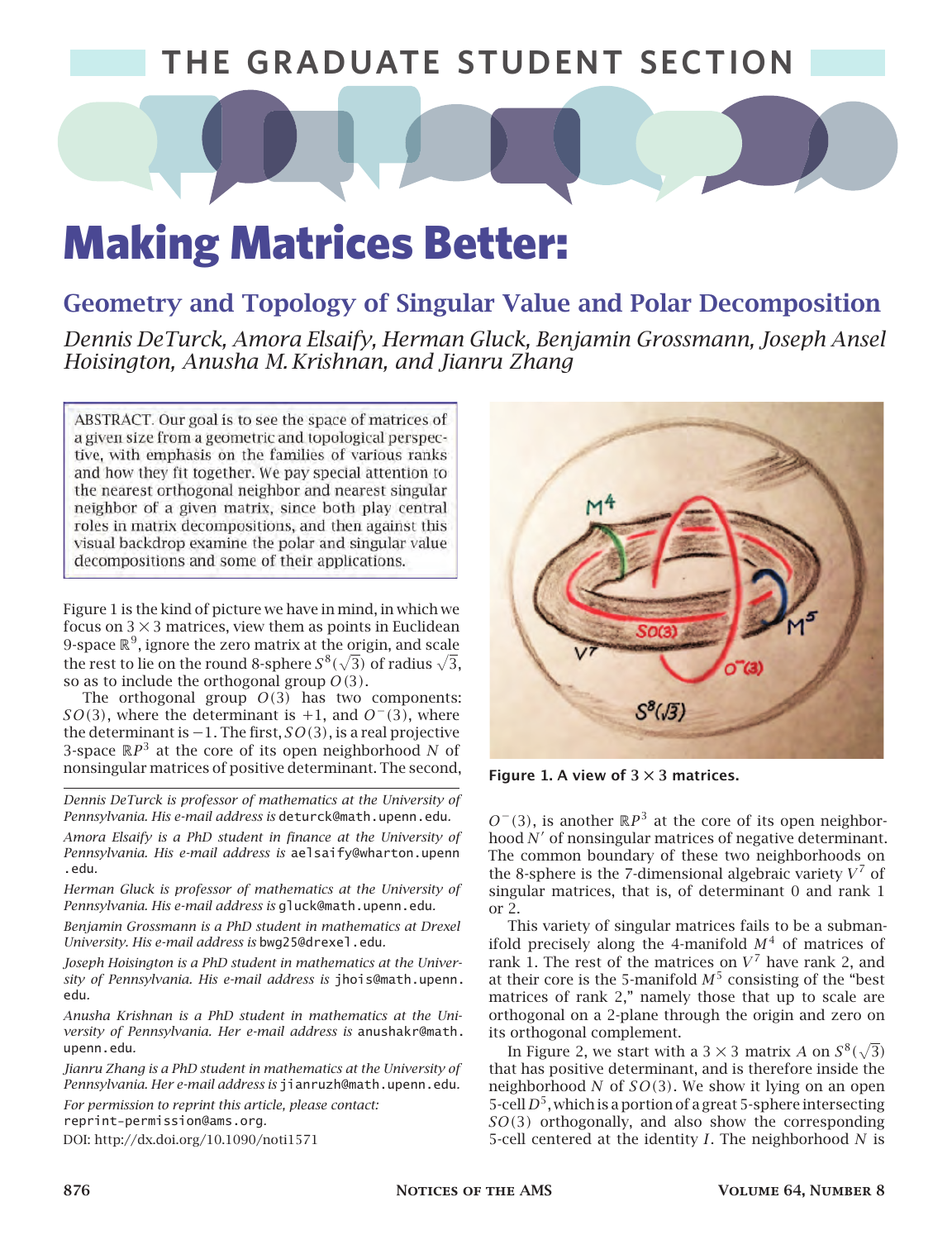

**Figure 2. The ingredients for polar and singular value decomposition of .**

filled with such non-intersecting 5-cells, and thus fibred by them.

The *nearest orthogonal neighbor*  $U$  to  $A$  is at the center of the 5-cell  $D^5$ , while the *nearest singular neighbor*  $B$  to  $A$  lies on its boundary.  $U$  is uniquely determined by A, but  $B$  may not be.

#### *These two nearest neighbors play a central role in the applications.*

For the positive definite symmetric matrix  $P=\sqrt{A^{T}A}=$  $U^{-1}A$ , the identity *I* is the nearest orthogonal matrix. The same is true for its orthogonal diagonalization  $D = V^{-1}PV$ . The nearest singular neighbor B to A fails to be unique precisely when  $D$  has two equal smallest eigenvalues.

We have two matrix decompositions

 $A = UP$  (polar decomposition)

 $= U(VDV^{-1}) = (UV)DV^{-1} = WDV^{-1}$ 

(singular value decomposition)

These decompositions have a wealth of applications, many of which fall into two different types: least squares estimate of satellite attitude as well as computational comparative anatomy (both instances of nearest orthogonal neighbor, and known as the *Orthogonal Procrustes Problem*); and facial recognition via eigenfaces as well as interest rate term structure for US treasury bonds (both instances of nearest singular neighbor, and known as *Principal Component Analysis*).

In the first part of this paper, we focus on the surprisingly rich and beautiful geometry of  $3 \times 3$  matrices, which we view as the gateway to higher dimensions. In the second part, we consider matrices of arbitrary size and shape, as we focus on their singular value and polar decompositions, and applications of these.

As usual, figures depicting higher-dimensional phenomena are at best artful lies, emphasizing some features



**Figure 3. A view of 2 × 2 matrices.**

and distorting others, and need to be viewed charitably and cooperatively by the reader.

An expanded version of this article, with more mathematical details, and with historical comments about the origin, evolution, and numerical implementation of the various matrix decompositions, as well as fuller references, appears on the arXiv [2017].

#### **Geometry and topology of spaces of matrices**

Although we restrict ourselves to the  $3 \times 3$  case, we invite the reader to warm up with nonzero  $2 \times 2$  matrices, normalized to lie on the round 3-sphere of radius  $\sqrt{2}$  in  $\mathbb{R}^4$ , and to obtain Figure 3, in which the two components of  $O(2)$  appear as linked orthogonal great circles, while the singular matrices appear as the Clifford torus halfway between them.

In the expanded arXiv version of this paper [2017], the reader can see how we did this ourselves, and also see the additional details that caught our attention in this case.

We turn now to  $3 \times 3$  matrices, and ask the reader to once again look at Figure 1. Contrary to appearances there, the two components of  $O(3)$  are too low-dimensional to be linked in the 8-sphere. The neighborhoods  $N$  of  $SO(3)$  and N' of  $O^-(3)$  have nearest neighbor projections to their cores, whose point inverse images are the 5-dimensional cells lying on great 5-spheres that meet the cores orthogonally, as shown in Figure 2. The subspaces  $V^7$ ,  $M^4$ , and  $M^5$ , defined earlier, will be examined in detail as we proceed.

The key to everything lies in the diagonal  $3\times 3$  matrices. **(1) A 2-sphere's worth of diagonal 3 × 3 matrices**. In

Figure 4, the diagonal matrix diag( $x, y, z$ ) is located at the point  $(x, y, z)$ , and indicated "distances" are really angular separations.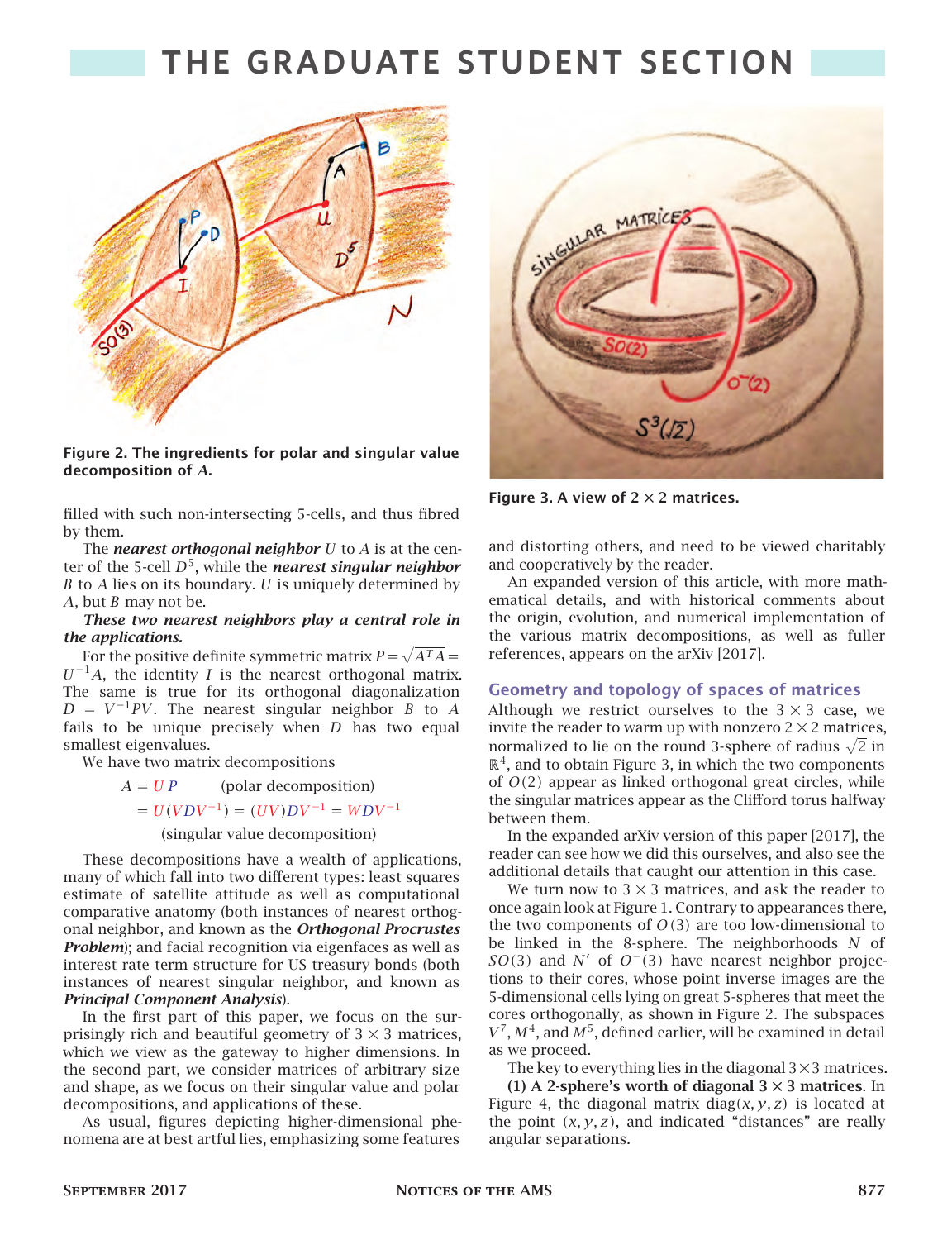

Figure 4. Diagonal matrices in  $S^8(\sqrt{3})$ .

This 2-sphere is divided into eight spherical triangles, with the shaded ones centered at the points  $(1, 1, 1)$ ,  $(-1, -1, 1)$ ,  $(1, -1, -1)$ , and  $(-1, 1, -1)$  of  $SO(3)$ , and the unshaded ones, of negative determinant, centered at points of  $O^-(3)$ .

The interiors of the shaded triangles lie in the open neighborhood  $N$  of  $SO(3)$  on  $S^8(\sqrt{3})$ , the interiors of the unshaded triangles lie in the open neighborhood  $N'$  of  $O^-(3)$ , while the shared boundaries lie on the variety  $V^7$ of singular matrices of determinant 0, with the vertices of rank 1, the open edges of rank 2, and the centers of the edges "best of rank 2."

The shaded triangle centered at the identity  $(1, 1, 1)$ lends its shape to that of the 5-cell fibre of  $N$  centered there. We can see in this triangle where the nearest singular neighbor fails to be unique.

**(2) Symmetries.** We have  $O(3) \times O(3)$  acting as a group of isometries of our space  $\mathbb{R}^9$  of all 3  $\times$  3 matrices, and hence of the normalized ones on  $S^8(\sqrt{3})$ , via the map

$$
(U, V) * A = UAV^{-1}.
$$

This action is a rigid motion of the 8-sphere that takes  $O(3) = SO(3) \cup O^{-}(3)$  to itself, possibly interchanging these two components, and takes the variety  $V^7$  of singular matrices separating them to itself as well. In most cases, we can restrict our attention to the corresponding  $SO(3) \times SO(3)$  action.

For example, conjugation by elements of  $SO(3)$ , when applied to the spherical triangle in Figure 4 centered at  $(1, 1, 1)$ , "fattens" this triangle into the 5-cell fibre of N centered there.

"Natural geometric constructions" for  $3 \times 3$  matrices are those that are equivariant with respect to this action of  $O(3) \times O(3)$ .

**(3) The determinant function on**  $S^8(\sqrt{3})$  **takes its max**imum value of  $+1$  on  $SO(3)$ , its minimum value of  $-1$  on  $O^-(3)$ , and its intermediate value of 0 on  $V^7$ .

(4) The tangent space to  $S^8(\sqrt{3})$  at the identity matrix consists of all matrices orthogonal to  $I$ , that is, all matrices of trace 0. It decomposes orthogonally into the three-dimensional space of skew-symmetric matrices tangent to  $SO(3)$ , and the five-dimensional space of traceless symmetric matrices tangent to the great 5-sphere of symmetric matrices. Within the traceless symmetric matrices is the two-dimensional space of traceless diagonal matrices, tangent to the great 2-sphere of diagonal matrices in  $S^{8}(\sqrt{3}).$ 

**(5) The 7-dimensional variety <sup>7</sup> of singular matrices on**  $S^8(\sqrt{3})$ **. The singular**  $3 \times 3$  matrices A on  $S^8(\sqrt{3})$  fill out a 7-dimensional algebraic variety  $V^7$  defined by the equations  $||A||^2 = 3$  and det  $A = 0$ , by far the most interesting part of our picture.

What portion of  $V^7$  is a manifold?

Let  $A = (a_{rs})$  be a given  $3 \times 3$  matrix. One easily computes the gradient at  $A$  of the determinant function to be

$$
(\nabla \det)_A = \sum_{r,s} A_{rs} \frac{\partial}{\partial a_{rs}},
$$

where  $A_{rs}$  is the cofactor of  $a_{rs}$  in A.

Thus  $(\nabla det)_A$  vanishes if and only if all the  $2 \times 2$ cofactors of  $A$  vanish, which happens only when  $A$  has rank  $\leq 1$ .



**Figure 5. Level curves of det on the 2-sphere of diagonal matrices.**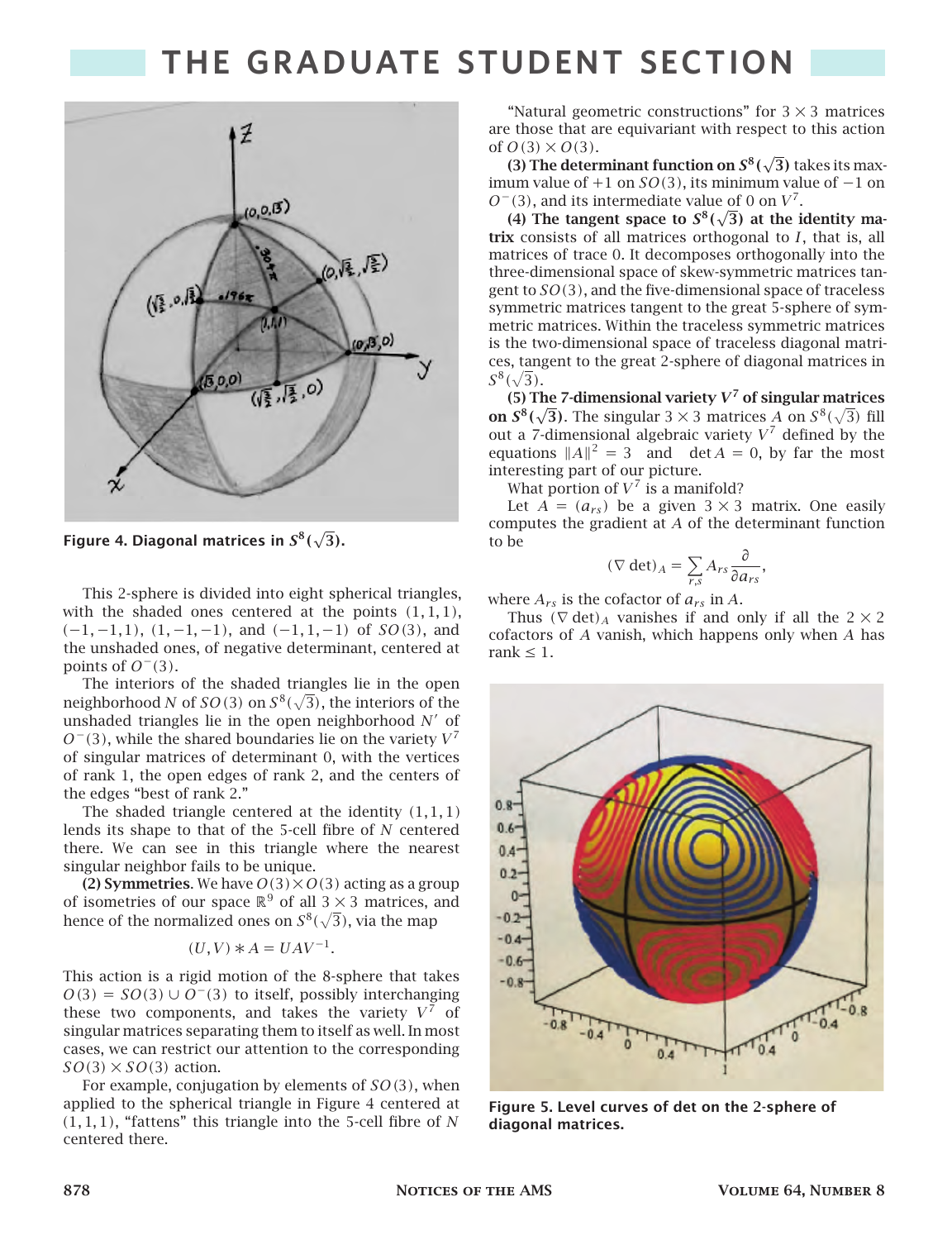The subvariety  $V^7$  of  $S^8(\sqrt{3})$  consisting of the singular matrices is the zero set of the determinant function det :  $S^8(\sqrt{3}) \rightarrow \mathbb{R}$ .

If A is a matrix of rank 2 on  $V^7$  then the gradient vector  $(\nabla det)_A$  is nonzero there, when det is considered as a function from  $\mathbb{R}^9 \to \mathbb{R}$ . But if det  $A = 0$ , then also  $det(tA) = 0$  for all real numbers t, hence the nonzero vector  $(\nabla \det)_A$  must be orthogonal to the ray through A, and therefore tangent to  $S^8(\sqrt{3}).$  This means that (  $\nabla$  det)  $_A$ is also nonzero when det is considered as a function from  $S^8(\sqrt{3}) \to \mathbb{R}$ . It follows that  $V^7$  is a submanifold of  $S^8(\sqrt{3})$ at all its points  $A$  of rank 2.

But  $V^7$  fails to be a manifold at all its points of rank 1. **(6) The submanifold**  $M<sup>4</sup>$  **of matrices of rank 1. First we** identify  $M^4$  as a manifold. Define  $S^2$  ⊗  $S^2$  to be the quotient of  $S^2 \times S^2$  by the equivalence relation  $(x, y) \sim (-x, -y)$ , a space that is (coincidentally) also homeomorphic to the Grassmann manifold of unoriented 2-planes through the origin in real 4-space. To see that  $M^4$  is homeomorphic to  $S^2 \otimes S^2$ , define a map  $f: S^2 \times S^2 \to M^4$  by sending the pair of points **x** = ( $x_1, x_2, x_3$ ) and **y** = ( $y_1, y_2, y_3$ ) on  $S^2 \times S^2$  to the 3  $\times$  3 matrix ( $x_r y_s$ ), scaled up to lie on  $S^8(\sqrt{3})$ . Then check that this map is onto, and that the only duplication is that  $(x, y)$  and  $(-x, -y)$  go to the same matrix.

<sup>4</sup> is an *orientable* manifold because the involution  $(**x**, **y**)$  →  $(-**x**, -**y**)$  of  $S^2 \times S^2$  is orientation preserving, and it is a single orbit of the  $O(3) \times O(3)$  action.

**(7) Tangent and normal vectors to**  $M<sup>4</sup>$ **. At the point**  $P = diag(\sqrt{3}, 0, 0)$ , the tangent and normal spaces to  $M<sup>4</sup>$ within  $S^8(\sqrt{3})$  are

$$
T_P M^4 = \left\{ \left[ \begin{array}{rrr} 0 & a & b \\ c & 0 & 0 \\ d & 0 & 0 \end{array} \right] a, b, c, d \in \mathbb{R} \right\}
$$

and

$$
(T_PM^4)^{\perp} = \left\{ \left[ \begin{array}{ccc} 0 & 0 & 0 \\ 0 & a & b \\ 0 & c & d \end{array} \right] a, b, c, d \in \mathbb{R} \right\}.
$$

We leave this to the interested reader to confirm.

**(8) The submanifold**  $M^5$  = {**Best of rank 2**}**.** Recall that the "best"  $3 \times 3$  matrices of rank 2 are those that, up to scale, are orthogonal on a 2-plane through the origin, and zero on its orthogonal complement.

An example of such a matrix is  $P = diag(1, 1, 0)$  = 1 0 0

 $\parallel$ ⎣ 0 1 0 , representing orthogonal projection of  $xyz$ - $0 \quad 0 \quad 0 \quad \boxed{\phantom{0}}$ 

space to the  $xy$ -plane.

We let  $M^5$  denote the set of best 3  $\times$  3 matrices of rank 2, scaled up to lie on  $S^8(\sqrt{3})$ . This set is a single orbit of the  $O(3) \times O(3)$  action on  $\mathbb{R}^9$ .

*Claim:*  $M^5$  *is homeomorphic to*  $\mathbb{R}P^2 \times \mathbb{R}P^3$ *.* 

*Proof.* Let *T* be one of these best  $3 \times 3$  matrices of rank 2. Then the kernel of  $T$  is some unoriented line through the origin in  $\mathbb{R}^3$ , hence an element of  $\mathbb{R}P^2$ .

An orthogonal transformation of  $(\ker T)^{\perp}$  to a 2-plane through the origin in  $\mathbb{R}^3$  can be uniquely extended to an orientation-preserving orthogonal transformation  $A_T$  of  $\mathbb{R}^3$  to itself, hence an element of  $SO(3)$ .

Then the correspondence  $T \rightarrow (\ker T, A_T)$  gives the homeomorphism of  $M^5$  with  $\mathbb{R}P^2 \times SO(3)$ , equivalently, with  $\mathbb{R}P^2 \times \mathbb{R}P^3$ .

 $M^5$  is non-orientable, and is a single orbit of the  $O(3) \times$  $O(3)$  action.

**(9) Tangent and normal vectors to**  $M^5$ **. At the point**  $P = \text{diag}\left(\sqrt{\frac{3}{2}}, \sqrt{\frac{3}{2}}, 0\right)$ , the tangent and normal spaces to  $M^5$  within  $V^7$  are

$$
T_P M^5 = \left\{ \left[ \begin{array}{rrr} 0 & -a & b \\ a & 0 & c \\ d & e & 0 \end{array} \right] a, b, c, d, e \in \mathbb{R} \right\}
$$

and

$$
(T_PM^5)^{\perp} = \left\{ \left[ \begin{array}{ccc} a & b & 0 \\ b & -a & 0 \\ 0 & 0 & 0 \end{array} \right] a, b \in \mathbb{R} \right\},\
$$

and  $(T_PV^7)^{\perp} \subset T_PS^8(\sqrt{3})$  is spanned by diag(0,0,1), as the reader can confirm.

**(10) The wedge norm on**  $V^7$ **. To help us understand** the detailed structure of  $V^7$ , we seek a real-valued function there whose level sets fill the space between  $M^4$  and  $M^5$ , and to this end turn to the wedge norm  $||A \wedge A||$ , defined as follows.

If  $A: V \rightarrow W$  is a linear map between the real vector spaces  $V$  and  $W$ , then the induced linear map  $A \wedge \overline{A}$ :  $\wedge^2 V \rightarrow \wedge^2 W$  between spaces of 2-vectors is defined by

$$
(A \wedge A)(\mathbf{v}_1 \wedge \mathbf{v}_2) = A(\mathbf{v}_1) \wedge A(\mathbf{v}_2),
$$

with extension by linearity. If  $V = W = \mathbb{R}^2$ , then the space  $\wedge^2 \mathbb{R}^2$  is one-dimensional, and  $A \wedge A$  is simply multiplication by det A, while if  $V = W = \mathbb{R}^3$ , then the space  $\wedge^2 \mathbb{R}^3$  is three-dimensional, and  $A \wedge A$  coincides with the matrix of cofactors of  $A$ .

The wedge norm is defined by  $||A \wedge A||^2 = \sum_{i,j} (A \wedge A)^2_{ij}$ , and is easily seen to be  $O(3) \times O(3)$ -invariant, and thus constant along the orbits of this action.



Figure 6. The variety  $V^7$  of singular  $3 \times 3$  matrices.

It has the following properties:

(1) On  $V^7$  the wedge norm takes its maximum value of 3/2 on  $M^5$  and its minimum value of 0 on  $M^4$ .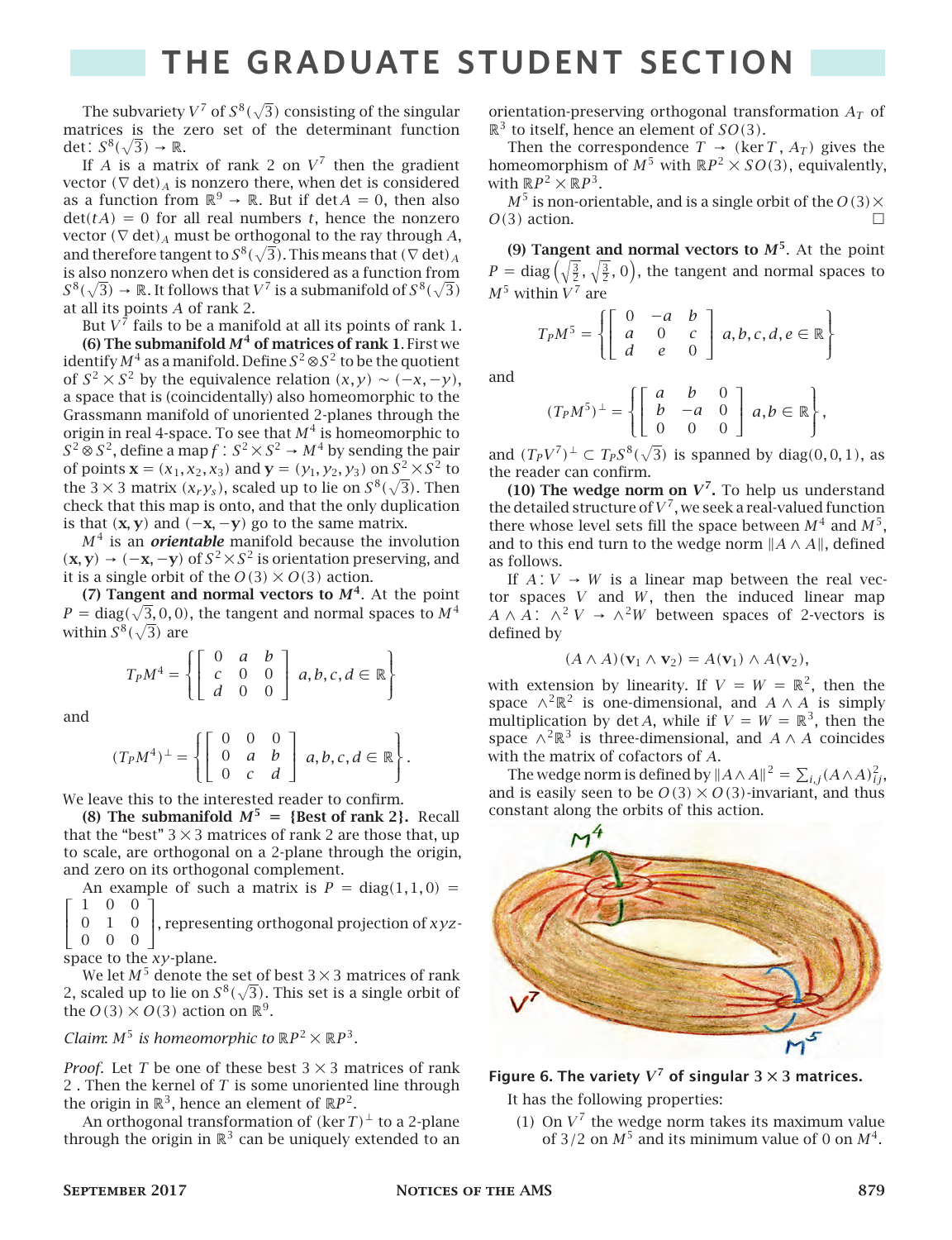- (2) The level sets between these two extreme values are 6-dimensional submanifolds that are principal orbits of the  $O(3) \times O(3)$  action.
- (3) The orthogonal trajectories of these level sets are geodesic arcs, each an eighth of a great circle, meeting both  $M^4$  and  $M^5$  orthogonally, and filling the space between them without overlap along their interiors.
- (4) At the upper left in Figure 6 is the 4-manifold  $M^4$  of matrices of rank 1, along which  $V^7$  fails to be a manifold, and at the lower right is the 5-manifold  $M^5$  of best matrices of rank 2. The little torus linking  $M^4$  signals that a torus's worth of geodesics on  $V^7$  shoot out orthogonally from each of its points, while the little circle linking  $M<sup>5</sup>$  signals that a circle's worth of geodesics on  $V^7$  shoot out orthogonally from each of its points. These are exactly the great circle arcs mentioned in (3) above.

**(11) What else?** In the expanded arXiv version of this article, the reader can find proofs of the assertions above, as well as

- $\bullet$  A detailed description of the neighborhoods  $N$  of  $SO(3)$  and  $N'$  of  $O^-(3)$  on the 8-sphere  $S^8(\sqrt{3})$  and of their 5-cell fibres, and a proof that these fibres meet the variety  $V^7$  orthogonally;
- A detailed description of the singularity of  $V^7$  along  $M^4;$
- A description of  $V^7 M^4$  as a bundle over  $M^5$  with round 2-cell fibres;
- A description of concrete cycles that generate the 4-dimensional homology  $H_4(V^7; \mathbb{Z}) \cong \mathbb{Z} + \mathbb{Z}$  of the variety  $V^7$  of singular matrices. These cycles are 4-spheres on which there is a well-known cohomogeneity-one action of  $SO(3)$  by conjugation, with two singular  $\mathbb{R}P^2$  orbits, one in  $M^4$  and the other in  $M^5$ .

These details are not needed here, but may be useful to the reader who is aiming to generalize our description of the space of  $3 \times 3$  matrices to larger real and even complex rectangular matrices.

### **Matrix Decompositions**

### **Singular Value Decomposition**

Let A be an  $n \times k$  matrix, thus representing a linear map  $A: \mathbb{R}^k \to \mathbb{R}^n$ . We seek a matrix decomposition of  $A$ ,

$$
A = WDV^{-1},
$$

where *V* is a  $k \times k$  orthogonal matrix, where *D* is an  $n \times k$ diagonal matrix,

$$
D = diag(d_1, d_2, \ldots, d_r),
$$

with  $d_1 \geq d_2 \geq \cdots \geq d_r \geq 0$  with  $r = \min(k, n)$ , and where *W* is an  $n \times n$  orthogonal matrix.

The message of this decomposition is that  $A$  takes some right angled  $k$ -dimensional box in  $\mathbb{R}^k$  to some right angled box of dimension  $\leq k$  in  $\mathbb{R}^n$ , with the columns of the orthogonal matrices  $V$  and  $W$  serving to locate the edges of the domain and image boxes, and the diagonal matrix  *reporting expansion and compression of these edges* (Figure 7). See Horn and Johnson [1991] for derivation of this singular value decomposition.

*Remarks.* (1) Consider the map  $A<sup>T</sup>A$ :  $\mathbb{R}^k \to \mathbb{R}^k$ , and note that

$$
A^T A = (V D W^{-1})(W D V^{-1}) = V D^2 V^{-1},
$$

with eigenvalues  $d_1^2, d_2^2, ..., d_r^2$  and if  $r = n < k$ , then also with  $k - n$  zero eigenvalues. The orthonormal columns  $\mathbf{v}_1, \mathbf{v}_2, \dots, \mathbf{v}_k$  of *V* are the corresponding eigenvectors of  $A<sup>T</sup>A$ , since for example

$$
ATA(v1) = VD2V-1(v1) = VD2(1, 0, ..., 0)
$$
  
= V(d<sub>1</sub><sup>2</sup>, 0, ..., 0) = d<sub>1</sub><sup>2</sup>**v**<sub>1</sub>,

and likewise for  $\mathbf{v}_2, \ldots, \mathbf{v}_k$ .

(2) In similar fashion, consider the map  $AA^T$ :  $\mathbb{R}^n \to \mathbb{R}^n$ , note that

$$
AA^T = (WDV^{-1})(VDW^{-1}) = WD^2W^{-1},
$$

with eigenvalues  $d_1^2, d_2^2, ..., d_r^2$ , and if  $r = k < n$ , then also with  $n - k$  zero eigenvalues. The orthonormal columns  $w_1, w_2, \ldots, w_n$  of *W* are the corresponding eigenvectors of  $AA^T$ .

### **Polar Decomposition**

The *polar decomposition* of an  $n \times n$  matrix A is the factoring

 $A = UP$ .



Figure 7. Singular value decomposition:  $A = WDV^{-1}$ .



**Figure** 8. Polar decomposition:  $A = UP$ .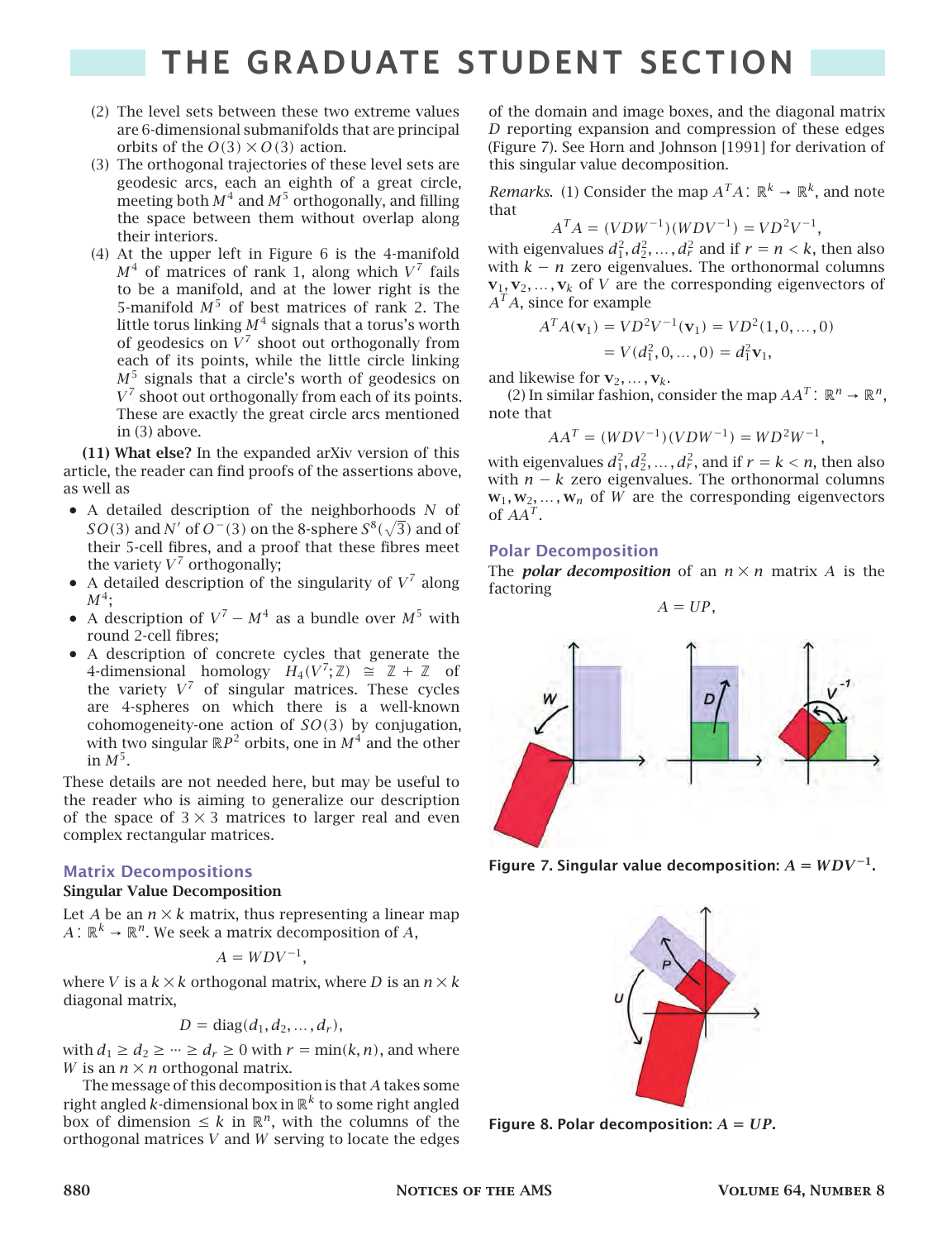where  $U$  is orthogonal and  $P$  is symmetric positive semi-definite.

The message of this decomposition is that  $P$  takes some right angled *n*-dimensional box in  $\mathbb{R}^n$  to itself, edge by edge, expanding and compressing some while perhaps sending others to zero, after which  $U$  moves the image box rigidly to another position (Figure 8).

See Horn and Johnson [1991] for derivation of this polar decomposition, and for problems to help develop expertise.

*Remarks.* (1) Existence of the polar decomposition follows immediately from the singular value decomposition for A:

$$
A = WDV^{-1} = (WV^{-1})(VDV^{-1}) = UP.
$$

Furthermore, if  $A = UP$  , then  $A<sup>T</sup> = P<sup>T</sup>U<sup>T</sup> = PU<sup>-1</sup>$ , and hence

$$
A^T A = (PU^{-1})(UP) = P^2.
$$

Now the symmetric matrix  $A^TA$  is positive semi-definite, and has a unique symmetric positive semi-definite square root  $P = \sqrt{A^T A}$ .

(2) In the polar decomposition  $A = UP$ , the factor P is uniquely determined by  $A$ , while the factor  $U$  is uniquely determined by  $A$  if  $A$  is nonsingular, but not in general if  $\overline{A}$  is singular.

(3) If  $n = 3$  and A is nonsingular, with polar decomposition  $A = UP$ , and if we scale A to lie on  $S^8(\sqrt{3})$ , then will also lie on that sphere, and the polar decomposition of  $A$  is just the product coordinatization of the open tubular neighborhoods N and N' of  $SO(3)$  and  $O^-(3)$ .

(4) An  $n \times n$  matrix A of rank r has a factorization  $A = UP$ , with U best of rank r and P symmetric positive semi-definite, and with both factors  $U$  and  $P$  uniquely determined by  $A$  and having the same rank  $r$  as  $A$ .

(5) Let A be a real nonsingular  $n \times n$  matrix, and let  $A = UP$  be its polar decomposition. Then U is the nearest orthogonal matrix to  $A$ , in the sense of minimizing the norm  $||A - V||$  over all orthogonal matrices V.

(6) Let  $A = UP$  be an  $n \times n$  matrix of rank r with U best of rank  $r$  and  $P$  symmetric positive semi-definite. Then  $U$  is the nearest best of rank  $r$  matrix to  $A$ , in the sense of minimizing the norm  $||A - V||$  over all best of rank r matrices  $V$ .

 $(7)$  The decomposition  $A = UP$  is called *right polar decomposition*, to distinguish it from the *left polar decomposition*  $A = P'U'$ . Given the right polar decomposition  $A = UP$ , we can write  $A = UP = (UPU^{-1})U = P'U$  to get the left polar decomposition. If  $A$  is nonsingular, then the unique orthogonal factor  $U$  is the same for both right and left polar decompositions, but the symmetric positive semi-definite factors  $P$  and  $P'$  are not. The orthogonal factor must be the same since in either case it is the unique element of the orthogonal group  $O(n)$  closest to A.

### **The Nearest Singular Matrix**

**Theorem** (Eckart and Young, 1936). Let A be an  $n \times k$ *matrix of rank r, with singular value decomposition*  $A = WDV^{-1}$ , where *V* is a  $k \times k$  orthogonal matrix, where *D* is an  $n \times k$  diagonal matrix,

$$
D = diag(d_1, d_2, ..., d_r, 0, ..., 0), \text{ with } d_1 \ge d_2 \ge ... d_r > 0,
$$

*and where W* is an  $n \times n$  orthogonal matrix.

*Then the nearest*  $n \times k$  *matrix*  $A'$  *of rank*  $\leq r' < r$  *is given*  $by A' = WD'V^{-1}$ , with *W* and *V* as above, and with

$$
D' = diag(d_1, d_2, ..., d_{r'}, 0, ..., 0).
$$

If any two of the diagonal entries  $d_{r'+1}, d_{r'+2}, \ldots, d_r$  are equal to one another, then  $A'$  is not unique, but this is hidden from immediate view by the convention of listing diagonal entries in decreasing order.

### **Principal component analysis**

Consider the singular value decomposition  $A = WDV^{-1}$ of an  $n \times k$  matrix A, where V is a  $k \times k$  orthogonal matrix, where *D* is an  $n \times k$  diagonal matrix,

$$
D = diag(d_1, d_2, ..., d_r),
$$
 with  $d_1 \ge d_2 \ge ... \ge d_r \ge 0,$ 

with  $r = min(k, n)$ , and where *W* is an  $n \times n$  orthogonal matrix.

Suppose that the rank of A is  $s \le r = \min(k, n)$ , and that  $s' < s$ . Then from the Eckart-Young theorem, we know that the nearest  $n \times k$  matrix A' of rank  $\leq s' < s$  is given by  $A' = WD'V^{-1}$ , with W and V as above, and with

$$
D' = \text{diag}(d_1, d_2, \ldots, d_{s'}).
$$

The image of A' has the orthonormal basis  $\{w_1, w_2, ..., w_{s'}\}$ , which are the first  $s'$  columns of the matrix  $W$ .

The columns of *W* are the vectors  $w_1, w_2, \ldots$ , and are known as the *principal components* of the matrix A, and the first  $s'$  of them span the image of the best rank  $s'$ approximation to  $A$ .

If the matrix  $A$  is used to collect a family of data points, and these data points are listed as the columns of  $A$ , then the orthonormal columns of  $W$  are regarded as the principal components of this family of data points.

But if the data points are listed as the rows of  $A$ , then it is the orthonormal columns of  $V$  that serve as the principal components.

*Remark.* Principal Component Analysis began with Karl Pearson in 1901. He wanted to find the line or plane of closest fit to a system of points in space, in which the measurement of the locations of the points are subject to errors in any direction.

His key observation was that to achieve this, one should seek to minimize the sum of the squares of the perpendicular distances from all the points to the proposed line or plane of best fit. The best fitting line is what we now view as the first principal component, described earlier (Figure 9).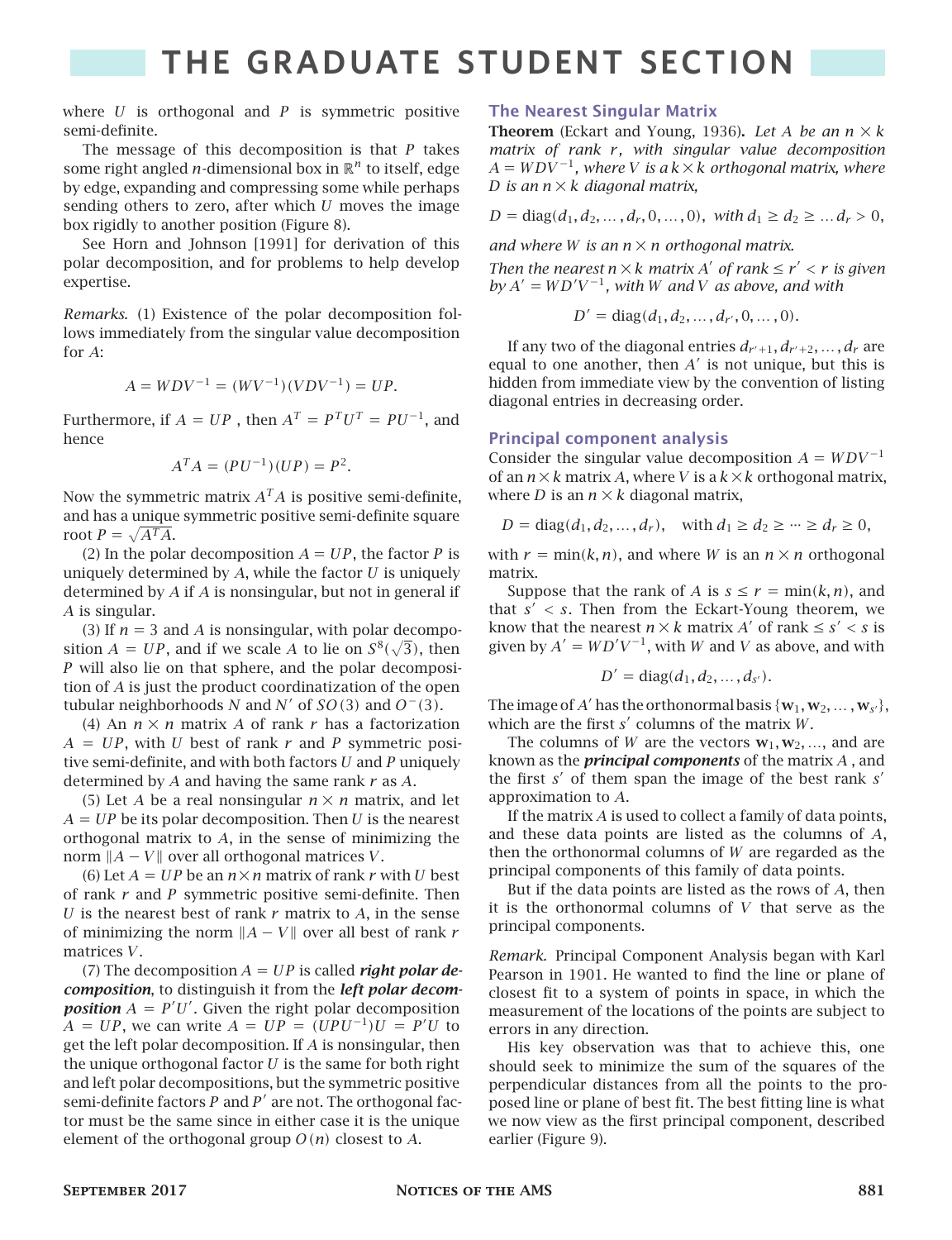

**Figure 9. Principal components 1 and 2.**

#### **Applications of Nearest Orthogonal Neighbor The Orthogonal Procrustes Problem**

Let  $P = {\bf{p}_1, p_2, ..., p_k}$  and  $Q = {\bf{q}_1, q_2, ..., q_k}$  be two ordered sets of points in Euclidean  $n$ -space  $\mathbb{R}^n$ . We seek a rigid motion  $U$  of  $n$ -space that moves  $P$  as close as possible to  $Q$ , in the sense of minimizing the *disparity*  $d_1^2 + d_2^2 + \cdots + d_k^2$  between  $U(P)$  and Q, where  $d_i = ||U(\mathbf{p}_i) - \mathbf{q}_i||.$ 

It is easy to check that if we first translate the sets  $P$ and  $Q$  to put their centroids at the origin, then this will guarantee that the desired rigid motion  $U$  also fixes the origin and so lies in  $O(n)$ . We assume this has been done, so that the sets  $P$  and  $Q$  have their centroids at the origin.

Then we form the  $n \times k$  matrices A and B whose columns are the vectors  $\mathbf{p}_1, \mathbf{p}_2, \dots, \mathbf{p}_k$  and  $\mathbf{q}_1, \mathbf{q}_2, \dots, \mathbf{q}_k$ , and we seek the matrix  $U$  in  $O(n)$  that minimizes the disparity  $d_1^2 + d_2^2 + \cdots + d_k^2 = ||UA - B||^2$  between  $U(P)$ and  $O$ .

We start by expanding

 $\langle UA - B, UA - B \rangle = \langle UA, UA \rangle - 2\langle UA, B \rangle + \langle B, B \rangle.$ 

Now  $\langle UA, UA \rangle = \langle A, A \rangle$ , which is fixed, and likewise ⟨, ⟩ is fixed, so we want to *maximize* the inner product  $\langle UA, B \rangle$  by appropriate choice of U in  $O(n)$ . But

$$
\langle UA, B \rangle = \langle U, BA^T \rangle,
$$

and so, reversing the above steps, we want to *minimize* the inner product

$$
\langle U - BA^T, U - BA^T \rangle,
$$

which means that we are seeking the orthogonal transformation  $U$  that is closest to  $BA^T$  in the space of  $n \times n$ matrices.

The above argument was given by Peter Schönemann in his 1996 PhD thesis at the University of North Carolina.

When  $n \geq 3$ , we don't have a simple explicit formula for  $U$ , but it is the orthogonal factor in the polar decomposition

$$
BA^T = UP = P'U.
$$

Visually speaking, if we scale  $BA^T$  to lie on the round  $n^2-1$  sphere of radius  $\sqrt{n}$  in  $n^2$ -dimensional Euclidean space  $\mathbb{R}^{n^2}$ , then  $U$  is at the center of the cross-sectional cell in the tubular neighborhood of  $O(n)$  that contains  $BA<sup>T</sup>$  and is unique if  $\det(BA<sup>T</sup>) \neq 0$ .

#### **A Least Squares Estimate of Satellite Attitude**

Let  $P = \{p_1, p_2, \ldots, p_k\}$  be unit vectors in 3-space that represent the direction cosines of  $k$  objects observed in an earthbound fixed frame of reference, and  $Q = {\bf{q}_1, q_2, ..., q_k}$  the direction cosines of the same k objects as observed in a satellite fixed frame of reference. Then the element  $U$  in  $SO(3)$  that minimizes the disparity between  $U(P)$  and Q is a least squares estimate of the rotation matrix that carries the known frame of reference into the satellite fixed frame at any given time.

Errors incurred in computation of  $U$  can result in a loss of orthogonality, and be compensated for by moving the computed  $U$  to its nearest orthogonal neighbor.

#### **Procrustes Best Fit of Anatomical Objects**

The challenge is to compare two similar anatomical objects: two skulls, two teeth, two brains, two kidneys, and so forth.

Anatomically corresponding points (*landmarks*) are chosen on the two objects, say the ordered set of points  $P = {\mathbf{p}_1, \mathbf{p}_2, ..., \mathbf{p}_k}$  on the first object, and the ordered set of points  $Q = {\mathbf{q}_1, \mathbf{q}_2, ..., \mathbf{q}_k}$  on the second object. They are translated to place their centroids at the origin, and then the Procrustes procedure is applied by seeking a rigid motion  $U$  of 3-space so as to minimize the disparity  $d_1^2 + d_2^2 + \cdots + d_k^2$  between  $U(P)$  and  $Q$ , where  $d_i = ||U(\mathbf{p}_i) - \mathbf{q}_i||.$ 

If size is not important in the comparison of two shapes, then it can be factored out by scaling the two sets of landmarks,  $P = {\bf{p}_1, p_2, ..., p_k}$  and  $Q = {\bf{q}_1, q_2, ..., q_k}$ , so that  $\|\mathbf{p}_1\|^2 + \dots + \|\mathbf{p}_k\|^2 = \|\mathbf{q}_1\|^2 + \dots + \|\mathbf{q}_k\|^2$ .



**Figure 10. Dorsal x-ray images of Rhinella marina skulls, one eastern and one western, with corresponding landmarks.**

*Rhinella marina* is a tropical toad found in the western hemisphere that has toxic effects on frog-eating predators. Previous studies suggested two genetically distinct species of this toad, one east of and one west of the Andes. Procrustes best fit of these two x-ray images is said to support the hypothesis of two separate evolutionary lineages, which have significant differences in skull shape (Figure 10).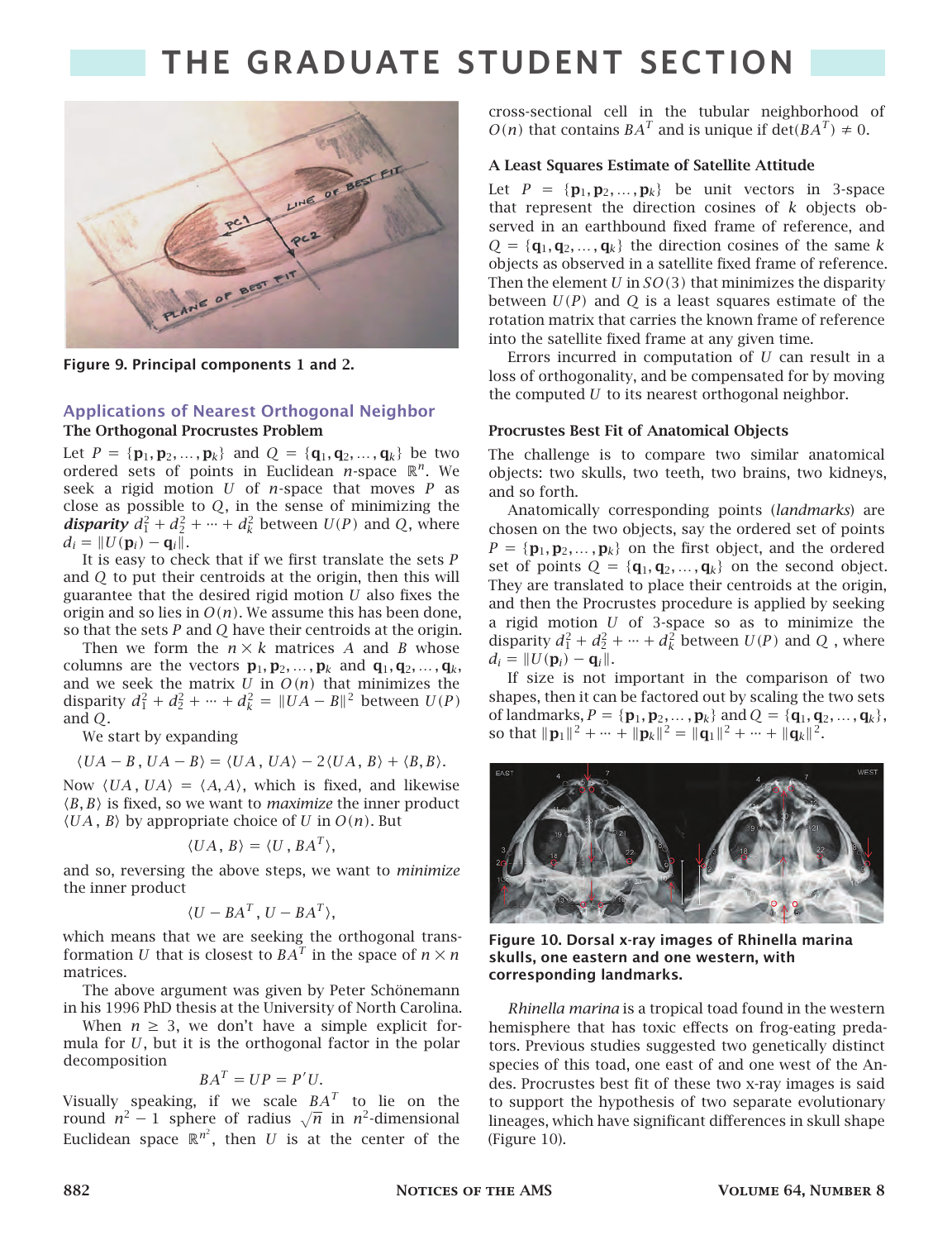

**Figure 11. Sample face and caricature.**

### **Applications of nearest singular neighbor Facial Recognition and Eigenfaces**

We follow Sirovich and Kirby [1987] in which the principal components of the data base matrix of facial pictures are suggestively called *eigenpictures*.

The authors and their team assembled a file of 115 pictures of undergraduate students at Brown University. Aiming for a relatively homogeneous population, these students were all smooth-skinned Caucasian males. The faces were lined up so that the same vertical line passed through the symmetry line of each face, and the same horizontal line through the pupils of the eyes. Size was normalized so that facial width was the same for all images.

Each picture contained  $128 \times 128 = 2^{14} = 16,384$ pixels, with a grey scale determined at each pixel. So each picture was regarded as a single vector  $\varphi^{(n)},$  $n = 1, 2, \ldots, 115$ , called a *face*, in a vector space of dimension  $2^{14}$ .

The challenge was to find a low-dimensional subspace of best fit to these 115 faces, so that a person could be



**Figure 12. First eight eigenfaces.**

sensibly recognized by the projection of his picture into this subspace.

To make sure that the subspace passes through the origin (i.e., is a linear rather than affine subspace), the data is adjusted so that its average is zero, as follows.

Let  $\langle \varphi \rangle = (1/M)$ М  $\sum_{n=1}$  $\varphi^{(n)}$  be the average face, where  $M = 115$ , and then let  $\phi^{(n)} = \phi^{(n)} - \langle \phi \rangle$  be the deviation

of each face from the average. The authors refer to each such deviation  $\phi$  as a *caricature*. Figure 11 shows a sample face and its caricature.

The collection of caricatures  $\phi^{(n)}$ ,  $n = 1, 2, ..., 115$ was then regarded as a  $2^{14} \times 115$  matrix A, with each caricature appearing as a column of  $A$ .

Let the singular value decomposition of  $A$  be  $A = WDV^{-1}$ , with  $W$  a  $2^{14} \times 2^{14}$  orthogonal matrix,

$$
D = diag(d_1, d_2, \dots, d_{115}) \text{ with } d_1 \ge d_2 \ge \dots \ge d_{115} \ge 0
$$

a 2<sup>14</sup>  $\times$  115 diagonal matrix, and V a 115  $\times$  115 orthogonal matrix. The orthonormal columns  $w_1, w_2, \ldots, w_{2^{14}}$  of W are the principal components of the matrix  $A$ .

It was found that the first 100 principal components of  $A$  span a subspace sufficiently large to recognize any of the faces  $\varphi^{(n)}$  by projecting its caricature into this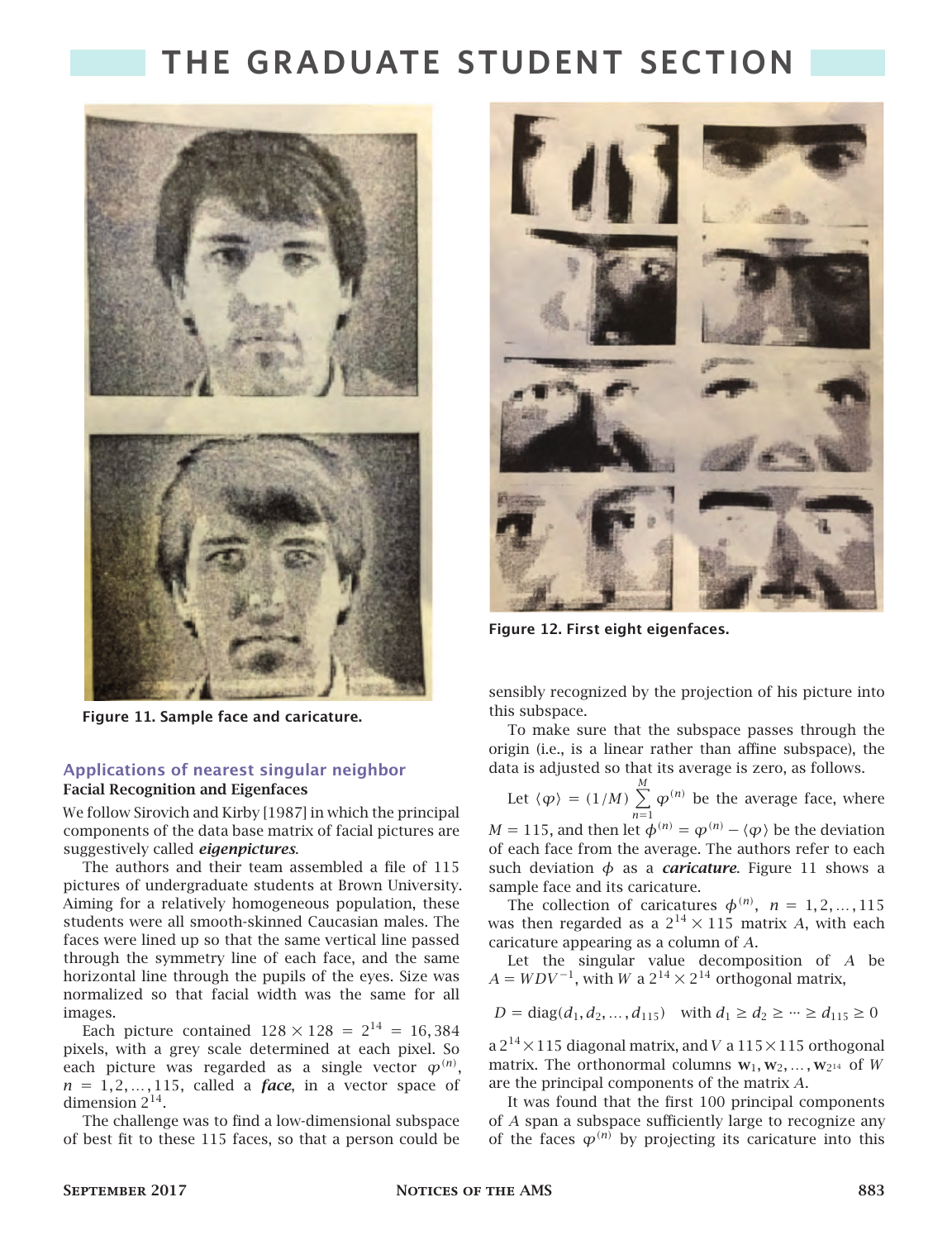subspace and then adding back the average face:

$$
\varphi^{(n)} \sim \langle \varphi \rangle + \sum_{k=1}^{100} \langle \phi^{(n)}, \mathbf{w}_k \rangle \mathbf{w}_k.
$$

Figure 12 shows the first eight eigenpictures starting at the upper left, moving to the right, and ending at the lower right, in which each picture is cropped to focus on the eyes and nose. Since the eigenpictures can have negative entries, a constant was added to all the entries to make them positive for the purpose of viewing.



#### **Figure 13. Cropped sample face.**

Figure 13 shows a sample face, correspondingly cropped, and Figure 14 shows the approximations to that sample face, using 10, 20, 30, and 40 eigenpictures.



**Figure 14. Approximations to sample face.**

After working with the initial group of 115 male students, the authors tried out the recognition procedure on one more male student and two females, using 40 eigenpictures, with errors of 7.8%, 3.9%, and 2.4% in these three cases.

#### **Principal Component Analysis Applied to Interest Rate Term Structure**

How does the interest rate of a bond vary with respect to its *term*, meaning time to maturity? The answer involves

one of the oldest and best known applications of Principal Components Analysis (PCA) to the field of economics and finance, originating in the 1991 work of Litterman and Scheinkman.

To begin, economists plot the interest rate for a given bond against a variety of different maturities, and call this a *yield curve*. Figure 15 shows such a curve for US Treasury bonds from an earlier date, when interest rates were higher than they are now.





Predicting the relation shown by such a curve can be crucial for investors trying to determine which assets to invest in, and for government officials who wish to determine the best mix of Treasury maturities to auction on any given day. For this reason, a number of investigators have tried to understand whether there are common factors embedded in the term structure. In particular, identifying whether there are factors that affect all interest rates equally, or that affect interest rates for bonds of certain maturities but not of others, is important for understanding how the term structure behaves.

To help understand how these questions are answered, we replicated the methodology in the Litterman and Scheinkman paper, using a newer data set that gives the daily interest rate term structure for US Treasury bonds over a long span of time, 2,751 days between 2001 and 2016. For each of these days, we recorded the interest rates for bonds of 11 different maturities: 1, 3, and 6 months, and 1, 2, 3, 5, 7, 10, 20, and 30 years. Each data vector is an 11-tuple of interest rates, which we collected as the rows of a 2,751  $\times$  11 matrix.

The average of the rows is depicted graphically in Figure 16. We subtracted this average from each of the rows, and called the resulting matrix  $A$ . The rows of  $A$ are our *adjusted data vectors*, which now add up to zero.

Let  $A = WDV^{-1}$  be the singular value decomposition of A, where V is an  $11 \times 11$  orthogonal matrix, D is a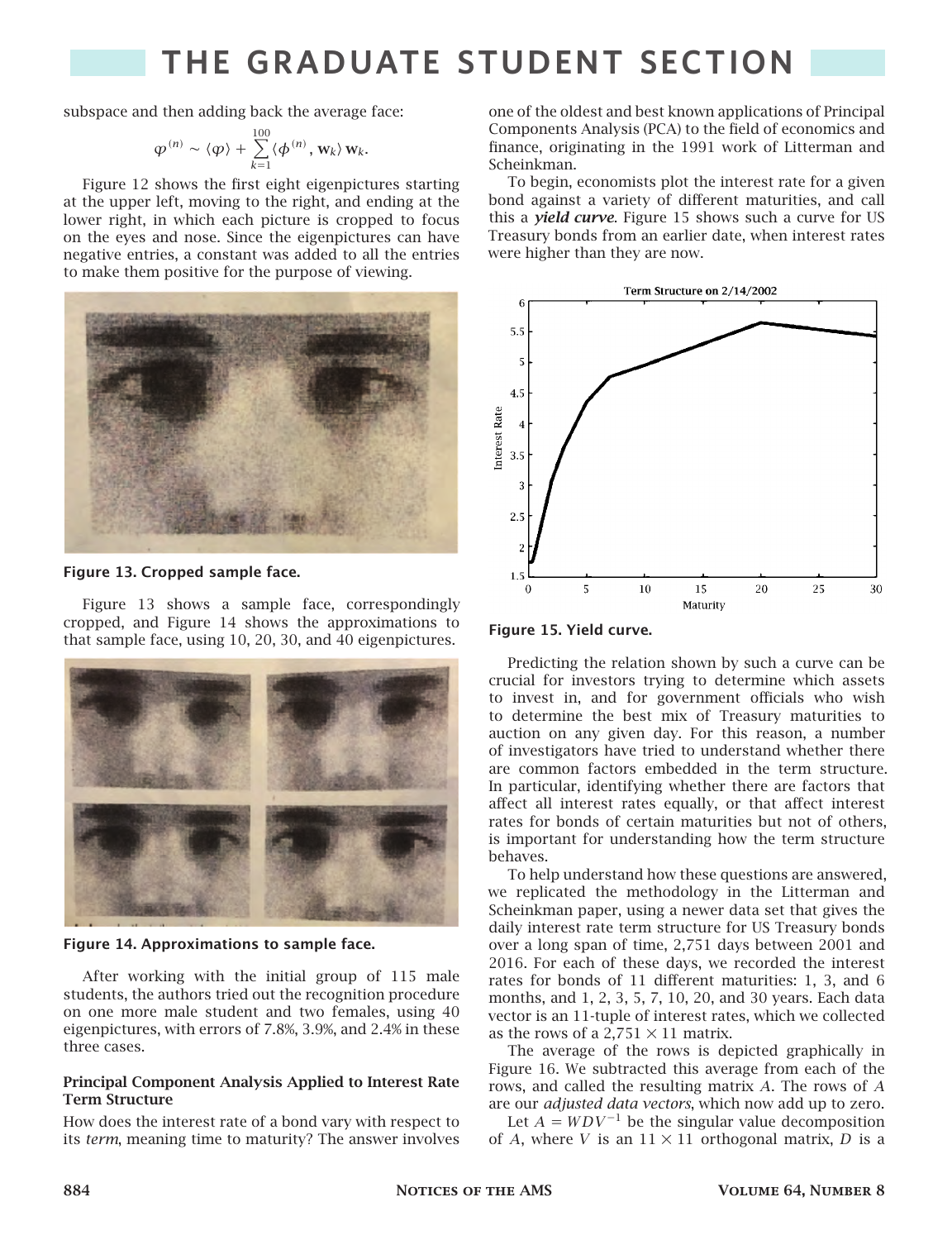

**Figure 16. Average yield curve.**

 $2,751 \times 11$  diagonal matrix, and W is a  $2,751 \times 2,751$ orthogonal matrix. Since the data points are the *rows* of  $A$ , the principal components are the 11 orthonormal columns of  $V$ .

These principal components reveal the line of best fit, the plane of best fit, the 3-space of best fit, and so forth for our 2,751 data points. They were obtained using the PCA package of MATLAB. The first three principal components are shown graphically in Figure 17.





The first principal component is more constant than the other two, and captures the fact that most of the variation in term structures comes from changes that affect the levels of all yields. The second most important source of variation in term structure comes from the second principal component, which reflects changes that most affect yields on bonds of longer maturities, while the third principal component reflects changes that affect medium term yields the most. These features of the first three principal components were called *level*, *steepness*, and *curvature* in the foundational paper by Litterman and Scheinkman.

In Figure 18, the black curve is the term structure on 2/14/2002, duplicating the first figure in this section. We subtract the average term structure from this particular one, project the difference onto the one-dimensional



**Figure 18. Approximation of a yield curve by its first three principal components.**

subspaces spanned in turn by the first three principal components, and show these projections above in red, blue, and green. Finally, we sum up these three projections, add back the average term structure, show the result in purple, and see how closely this purple curve approximates the black curve we started with.

#### **References**

- [1987] L. SIROVICH and M. KIRBY, Low-dimensional procedure for the characterization of human faces, *J. Optical Society of America* **4** (1987), no. 3, 519–524.
- [1991] Roger Horn and Charles Johnson, *Topics in Matrix Analysis*, Cambridge University Press.
- [2016] ALDEMAR A. ACEVEDO, MARGARITA LAMPO, and ROBERTO Cipriani, The cane or marine toad, *Rhinella marina* (Anura, Bufonidae): Two genetically and morphologically distinct species, *Zootaxa* 4103 (6), 574–586.
- [2017] D. DeTurck, A. Elsaify, H. Gluck, B. Grossmann, J. Hoisington, A. M. Krishnan and J. Zhang, Making matrices better: Geometry and topology of polar and singular value decomposition, (arXiv [1702.02131\)](http://www.arXiv.com/abs/1702.02131)

#### **Acknowledgments**

We are grateful to our friends Christopher Catone, Joanne Darken, Ellen Gasparovic, Chris Hays, Kostis Karatapanis, Rob Kusner, and Jerry Porter for their help with this paper.

Special thanks to Lawrence Sirovich for permission to use the pictures from his 1987 paper with M. Kirby on facial recognition, and to Aldemar Acevedo for permission to use the picture from his 2016 paper with M. Lampo and R. Cipriani on the marine toad.

### **Photo Credits**

- Figures 1–9, Figures 15–18, and all headshots courtesy of the authors.
- Figure 10 reprinted with permission from Acevedo, Lampo, and Cipriani [2016].
- Figures 11, 12, 13, and 14 reprinted with permission from Sirovich and Kirby [1987].